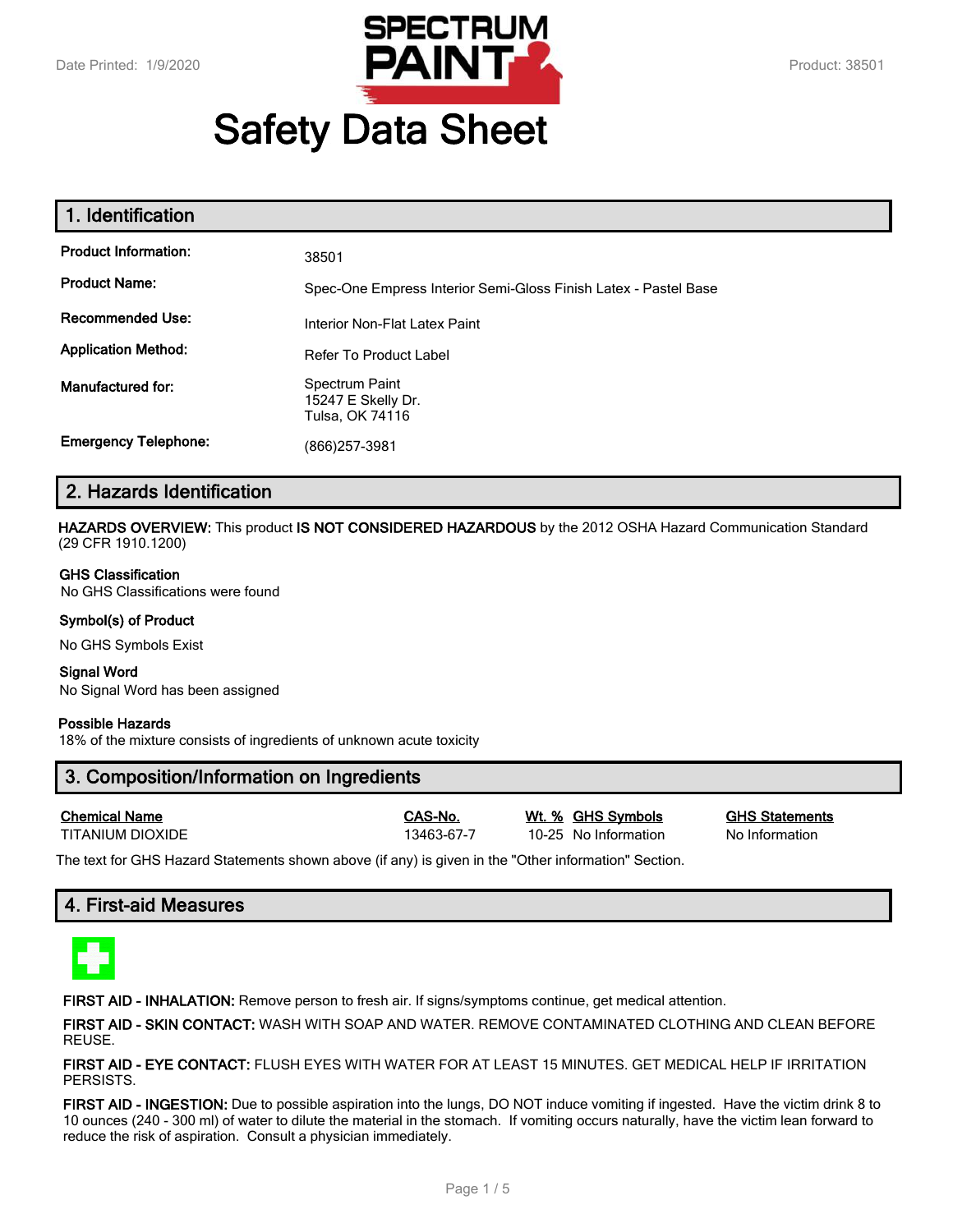## **5. Fire-fighting Measures**

**UNUSUAL FIRE AND EXPLOSION HAZARDS:** Container may rupture on heating.

**SPECIAL FIREFIGHTING PROCEDURES:** Use a self-contained breathing apparatus with full facepiece operated in pressuredemand or other positive pressure mode. USE WATER SPRAY TO COOL FIRE EXPOSED CONTAINERS.

**EXTINGUISHING MEDIA:** Carbon Dioxide, Dry Chemical, Foam, Water Fog

## **6. Accidental Release Measures**

#### **ENVIRONMENTAL PRECAUTIONS:** No Information

**STEPS TO BE TAKEN IN CASE MATERIAL IS RELEASED OR SPILLED:** ISOLATE HAZARD AREA AND KEEP UNNECESSARY PEOPLE AWAY. DO NOT ALLOW THE LIQUID TO ENTER INTO ANY SEWERS, ONTO THE GROUND OR INTO ANY BODY OF WATER. FOR LARGE SPILLS, USE A DIKE AND PUMP INTO APPROPRIATE CONTAINERS. SMALL SPILLS, DILUTE WITH WATER AND RECOVER OR USE NON-COMBUSTIBLE ABSORBENT MATERIAL AND SHOVEL INTO WASTE CONTAINERS.

## **7. Handling and Storage**



**HANDLING:** KEEP FROM FREEZING.

**STORAGE:** Store in a cool dry area. KEEP OUT OF REACH OF CHILDREN.

## **8. Exposure Controls/Personal Protection**

| Ingredients with Occupational Exposure Limits |                      |                       |                          |                         |  |
|-----------------------------------------------|----------------------|-----------------------|--------------------------|-------------------------|--|
| <b>Chemical Name</b>                          | <b>ACGIH TLV-TWA</b> | <b>ACGIH-TLV STEL</b> | <b>OSHA PEL-TWA</b>      | <b>OSHA PEL-CEILING</b> |  |
| TITANIUM DIOXIDE                              | $10 \text{ ma/m}$ 3  | N.E.                  | 15 mg/m3 (Total<br>dust) | N.E.                    |  |

**Further Advice: MEL = Maximum Exposure Limit OES = Occupational Exposure Standard SUP = Supplier's Recommendation Sk = Skin Sensitizer N.E. = Not Established**

#### **Personal Protection**



**RESPIRATORY PROTECTION:** In order to avoid inhalation of spray-mist and sanding dust, all spraying and sanding must be done wearing adequate respirator.



**SKIN PROTECTION:** Sensitive individuals should wear gloves to prevent repeated contact.



**EYE PROTECTION:** Safety glasses with side-shields



**OTHER PROTECTIVE EQUIPMENT:** No Information



**HYGIENIC PRACTICES:** Wash hands before eating, drinking, or smoking.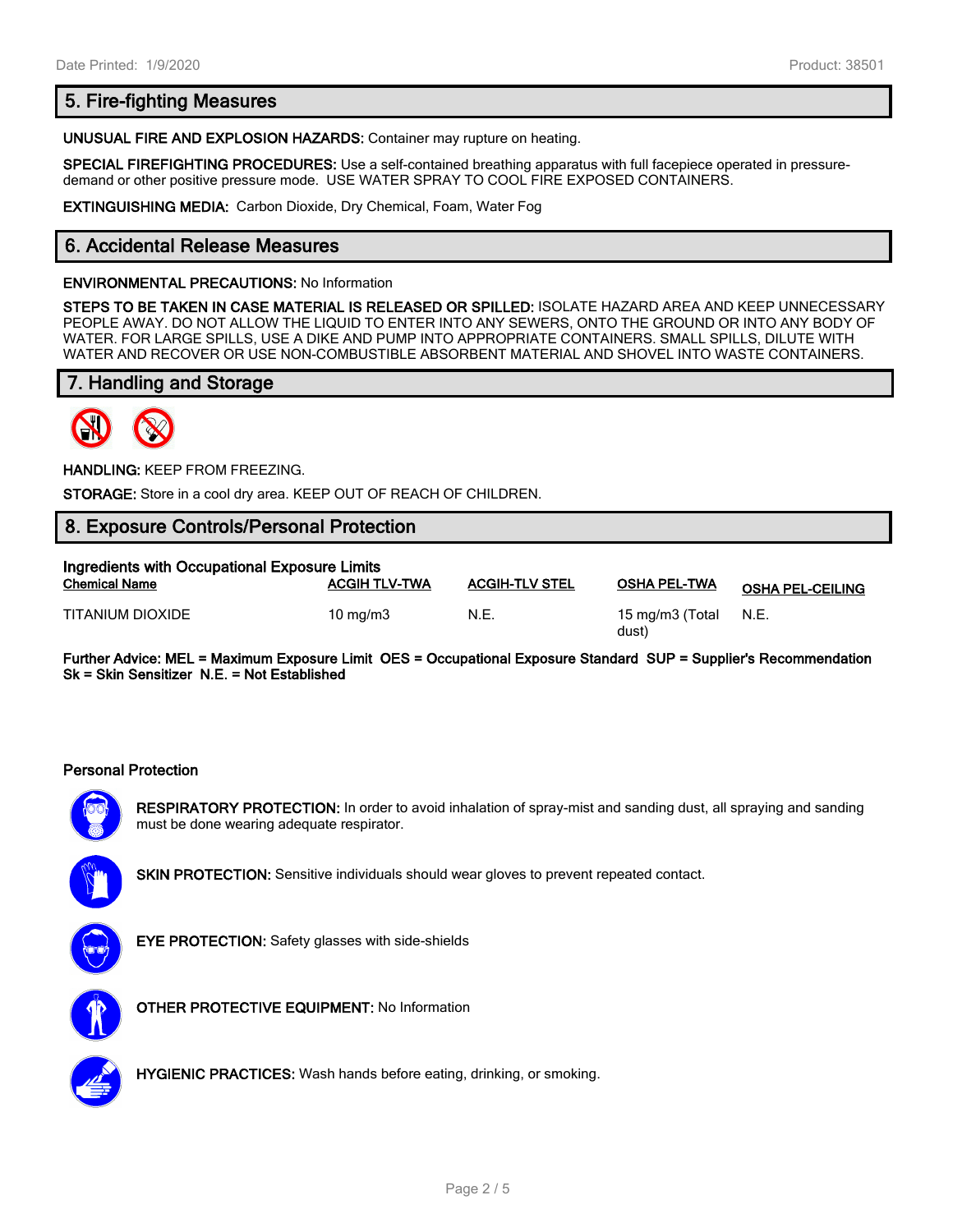# **9. Physical and Chemical Properties**

| Appearance:<br>Odor:<br>Density, Ib/gal:<br>Freeze Point, °C:<br><b>Solubility in Water:</b><br>Decomposition temperature, °C | <b>Thick Liguid</b><br>Slight Ammonia Odor<br>$9.82 - 10.22$<br>No Information<br>No Information<br>No Information | <b>Physical State:</b><br><b>Odor Threshold:</b><br>pH:<br>Viscosity:<br>Partition Coefficient, n-octanol/<br>water: | Liguid<br>No Information<br>No Information<br>No Information<br>No Information |
|-------------------------------------------------------------------------------------------------------------------------------|--------------------------------------------------------------------------------------------------------------------|----------------------------------------------------------------------------------------------------------------------|--------------------------------------------------------------------------------|
| Boiling Range, °C:                                                                                                            | $98 - 104$                                                                                                         | <b>Explosive Limits, %:</b>                                                                                          | N/A                                                                            |
| Combustibility:                                                                                                               | Does Not Support Combustion                                                                                        | Flash Point, °C:                                                                                                     | Not Applicable                                                                 |
| <b>Evaporation Rate:</b>                                                                                                      | <b>Slower Than Ether</b>                                                                                           | Auto-Ignition Temperature, °C                                                                                        | No Information                                                                 |
| <b>Vapor Density:</b>                                                                                                         | Lighter Than Air                                                                                                   | Vapor Pressure, mmHg:                                                                                                | No Information                                                                 |

(See "Other information" Section for abbreviation legend)

## **10. Stability and Reactivity**

**STABILITY:** THIS MATERIAL IS STABLE UNDER NORMAL STORAGE AND HANDLING CONDITIONS.

**CONDITIONS TO AVOID:** AVOID HIGH TEMPERATURES AND FREEZING.

**INCOMPATIBILITY:** No Information

**HAZARDOUS DECOMPOSITION PRODUCTS:** MAY GENERATE TOXIC OR IRRITATING COMBUSTION PRODUCTS. MAY GENERATE CARBON MONOXIDE GAS.

## **11. Toxicological Information**



**Practical Experiences**

**EFFECT OF OVEREXPOSURE - INHALATION:** Inhalation may cause irritation to the respiratory tract (nose, mouth, mucous membranes).

**EFFECT OF OVEREXPOSURE - SKIN CONTACT:** PROLONGED OR REPEATED CONTACT MAY CAUSE IRRITATION.

**EFFECT OF OVEREXPOSURE - EYE CONTACT:** MILD EYE IRRITANT.

**EFFECT OF OVEREXPOSURE - INGESTION:** May be harmful if swallowed. May cause gastrointestinal disturbance.

**EFFECT OF OVEREXPOSURE - CHRONIC HAZARDS:** No Information

**CARCINOGENICITY:** IARC lists Titanium Dioxide as a possible human carcinogen (Group 2B) by route of inhalation.

**PRIMARY ROUTE(S) OF ENTRY:** Eye Contact, Ingestion, Inhalation, Skin Contact

#### **Acute Toxicity Values**

**The acute effects of this product have not been tested. Data on individual components are tabulated below**

| CAS-No. | <b>Chemical Name</b>        | Oral LD50           | Dermal LD50    |
|---------|-----------------------------|---------------------|----------------|
|         | 13463-67-7 TITANIUM DIOXIDE | > 5,000 mg/kg (Rat) | > 10,000 mg/kg |

(Rabbit)

**CAS-No. Chemical Name Oral LD50 Dermal LD50 Vapor LC50** N.I.

N.I. = No Information

## **12. Ecological Information**

**ECOLOGICAL INFORMATION:** No Information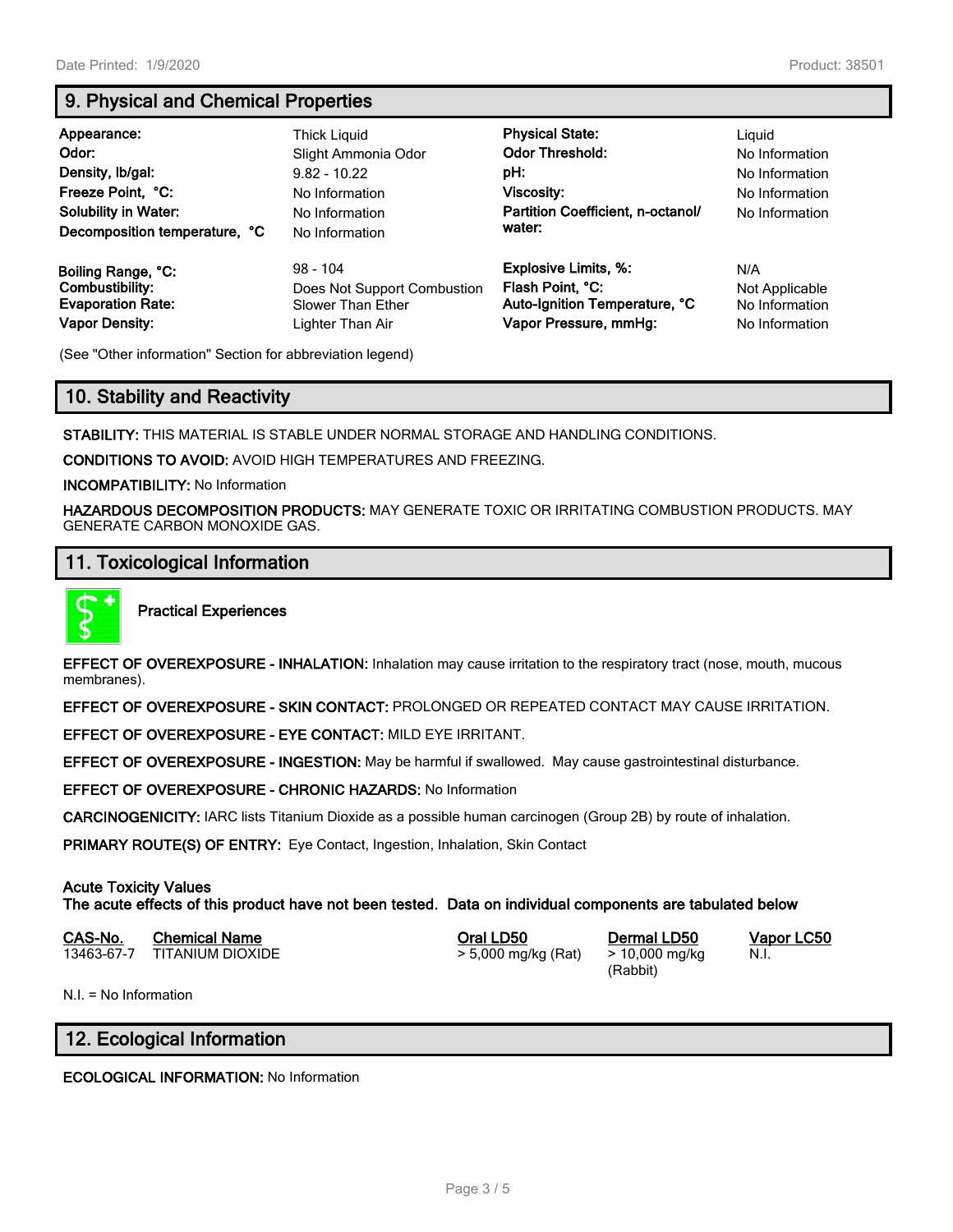## **13. Disposal Information**



#### **Product**

**DISPOSAL METHOD:** DO NOT DUMP INTO ANY SEWERS, ON THE GROUND, OR INTO ANY BODY OF WATER. ALL DISPOSAL METHODS MUST BE IN COMPLIANCE WITH ALL FEDERAL, STATE/PROVINCIAL, AND LOCAL LAWS AND REGULATIONS.

**STEPS TO BE TAKEN IN CASE MATERIAL IS RELEASED OR SPILLED:** ISOLATE HAZARD AREA AND KEEP UNNECESSARY PEOPLE AWAY. DO NOT ALLOW THE LIQUID TO ENTER INTO ANY SEWERS, ONTO THE GROUND OR INTO ANY BODY OF WATER. FOR LARGE SPILLS, USE A DIKE AND PUMP INTO APPROPRIATE CONTAINERS. SMALL SPILLS, DILUTE WITH WATER AND RECOVER OR USE NON-COMBUSTIBLE ABSORBENT MATERIAL AND SHOVEL INTO WASTE CONTAINERS.

## **14. Transport Information**

**SPECIAL TRANSPORT PRECAUTIONS:** Not Regulated by DOT

**DOT Proper Shipping Name:** Not Regulated **Packing Group:** Not Regulated **Packing Group:** Not Regulated **DOT Technical Name:** Not Regulated **Resp. Guide Page:** No Information

**Hazard SubClass:** Not Regulated **DOT Hazard Class:** Not Regulated **DOT UN/NA Number:** Not Regulated

## **15. Regulatory Information**

#### **U.S. Federal Regulations:**

#### **CERCLA - SARA Hazard Category**

This product has been reviewed according to the EPA 'Hazard Categories' promulgated under Sections 311 and 312 of the Superfund Amendment and Reauthorization Act of 1986 (SARA Title III) and is considered, under applicable definitions, to meet the following categories:

None Known

#### **SARA SECTION 313:**

This product contains the following substances subject to the reporting requirements of Section 313 of Title III of the Superfund Amendment and Reauthorization Act of 1986 and 40 CFR part 372:

No Sara 313 components exist in this product.

#### **TOXIC SUBSTANCES CONTROL ACT:**

This product contains the following chemical substances subject to the reporting requirements of TSCA 12(B) if exported from the United States:

No TSCA components exist in this product.

## **U.S. State Regulations: NEW JERSEY RIGHT-TO-KNOW:**

The following materials are non-hazardous, but are among the top five components in this product.

#### **Chemical Name CAS-No.**

WATER 7732-18-5 ACRYLIC POLYMER **PROPRIET ACRYLIC POLYMER** STYRENE/ACRYLIC COPOLYMER **Proprietary** Proprietary

## **PENNSYLVANIA RIGHT-TO-KNOW**

The following non-hazardous ingredients are present in the product at greater than 3%.